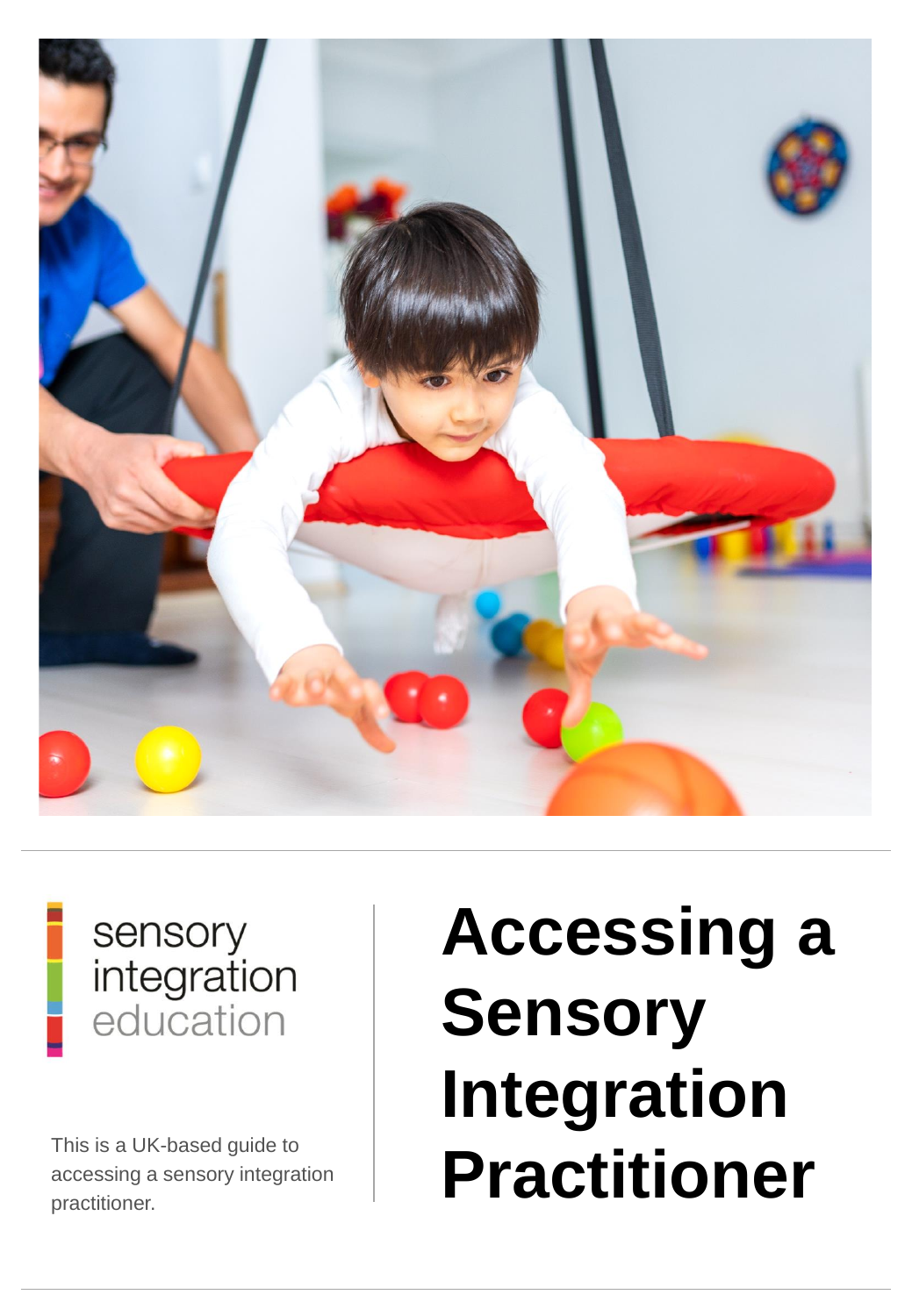# **What is Sensory Integration?**

Sensory integration (SI), sometimes called sensory processing, refers to the processes in the brain that make sense of the information coming in from our senses, giving us information about what is happening outside and inside our body.

Difficulties with sensory integration or sensory processing can cause under or over reactions to sensory signals and contribute to challenges with motor skills, and with more complex planning and organisation tasks. Sensory integration difficulties can co-occur with other diagnoses including autism, ADHD, OCD, developmental delays and others.

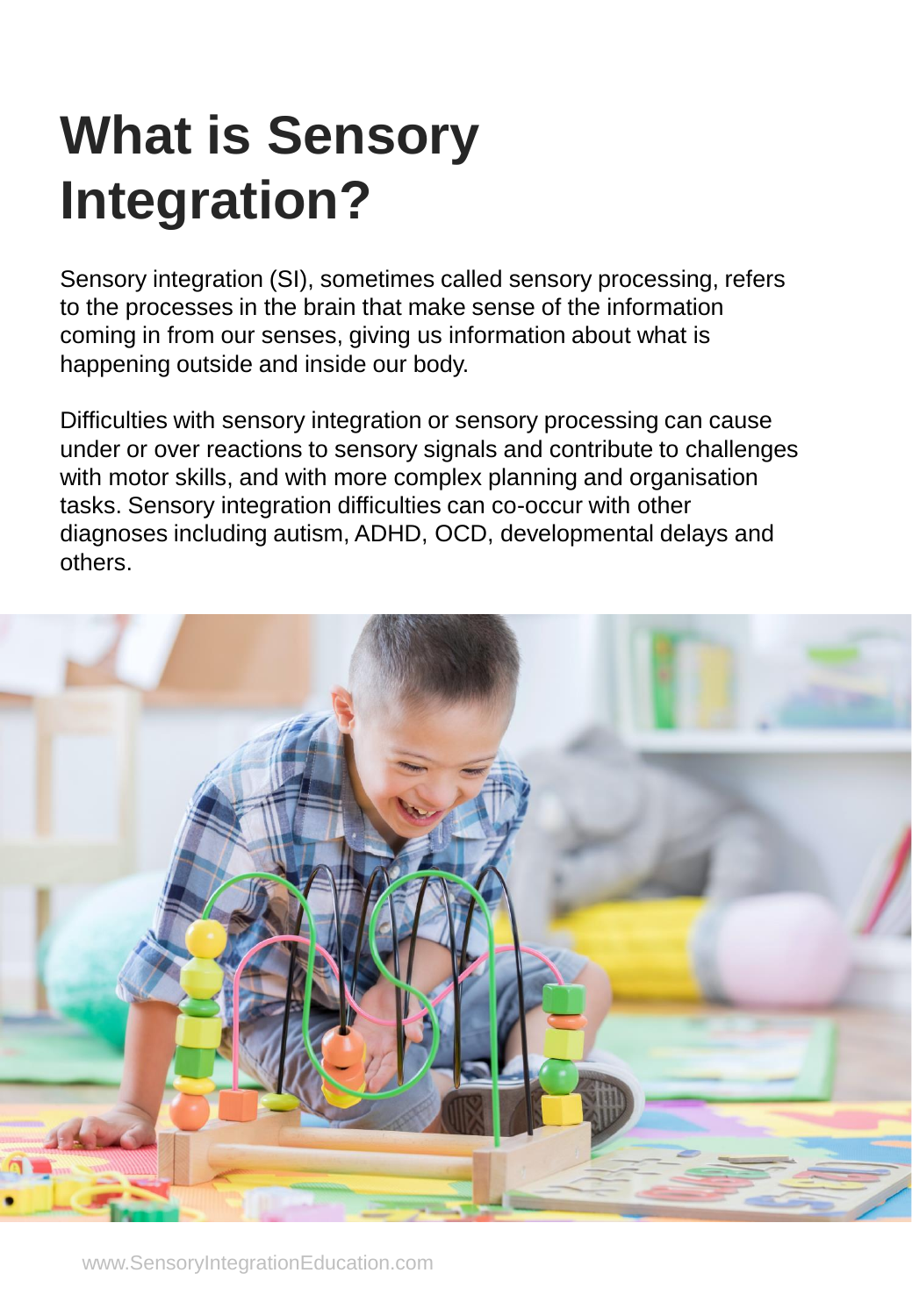

# **What is Sensory Integration Therapy?**

Sensory integration therapy (or SI interventions) includes structured exposure to sensory input; movement therapy; balance treatments; carefully designed and customised physical activities; and accommodations (eg, changes to the environment or routine). You may sometimes see it referred to as Ayres Sensory Integration® or ASI after the pioneer of sensory integration theory and therapy: Dr A Jean Ayres.

An SI Practitioner may work with the client, their family, carers, school, other allied health professionals or employer (as appropriate) to create a 'sensory diet' for that specific client. A sensory diet is a recommended suite of activities and accommodations (that can be carried out both in therapy sessions and at home or school) to help give that individual the sensory input they need.

You can find out more about the evidence base for sensory integration therapy here.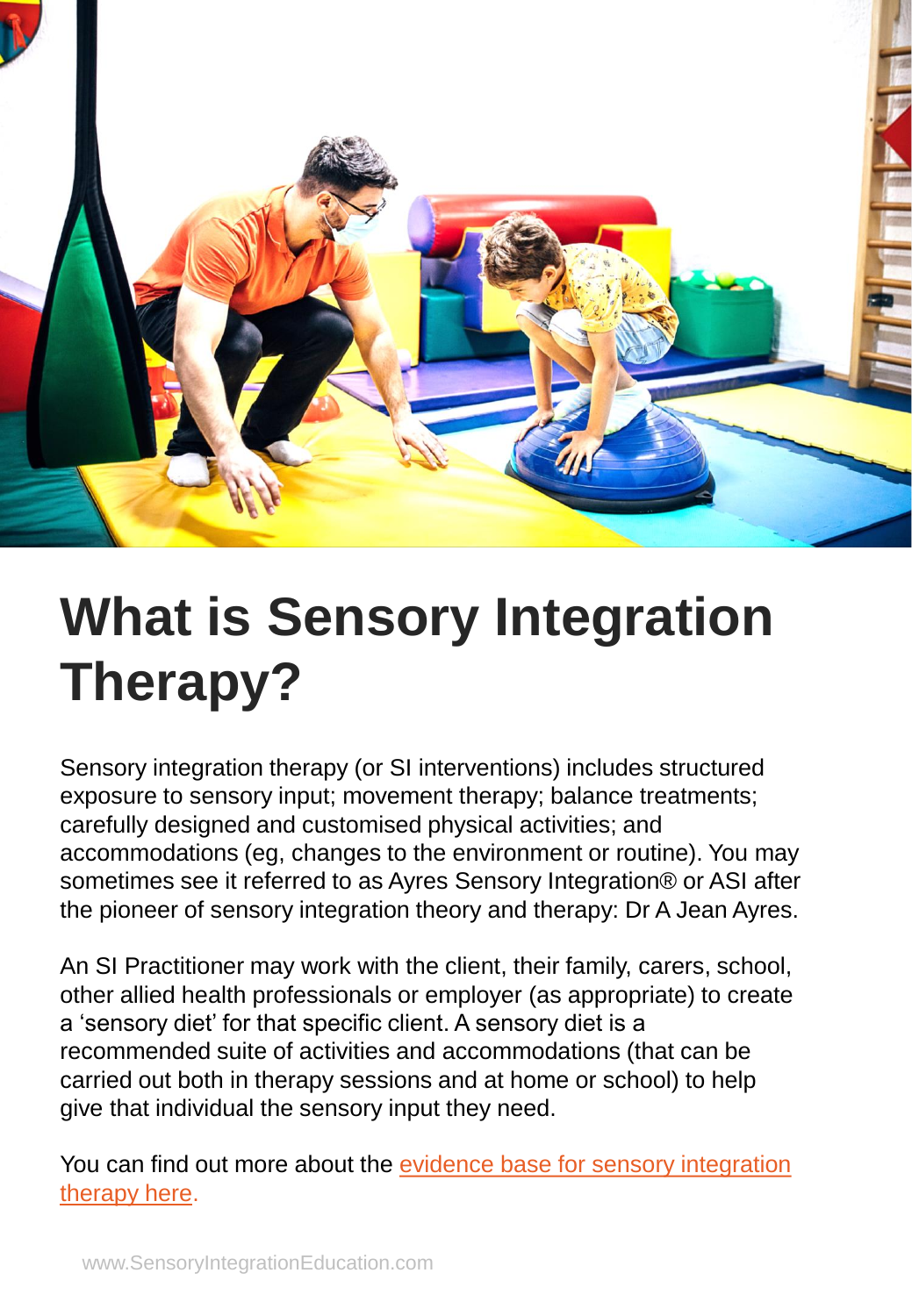# **SI Practitioners**

Sensory integration therapy should only be carried out by a qualified SI Practitioner: this is a qualified occupational therapist, speech and language therapist or physiotherapist who has undertaken additional, rigorous postgraduate training in SI. This training involves developing a detailed understanding of the neuroscience and evidence base underpinning sensory integration as well as developing expertise in assessing and providing intervention for people with sensory integration or sensory processing problems.

In the UK, occupational therapy, physiotherapy and speech and language therapy are all [allied health professions](https://www.england.nhs.uk/ahp/role/) and are all regulated by the [Health and Care Professions Council](https://www.hcpc-uk.org/) (HCPC):



**Occupational therapists** (OTs) support people of all ages with a range of interventions to enable them to return to or optimise participation in all the activities (occupations) that people do; for example, caring for themselves and others, working, learning, playing and interacting with others.



**Speech and language therapists** (SLTs) in the UK provide treatment, support and care for children and adults who have difficulties with communication, or with eating, drinking and swallowing.



**Physiotherapists** address problems of impairment, activity and participation and manage recovering, stable and deteriorating conditions – particularly those associated with the neuro-muscular, musculo-skeletal, cardio-vascular and respiratory systems – through advice, treatment, rehabilitation, health promotion and supporting behavioural change.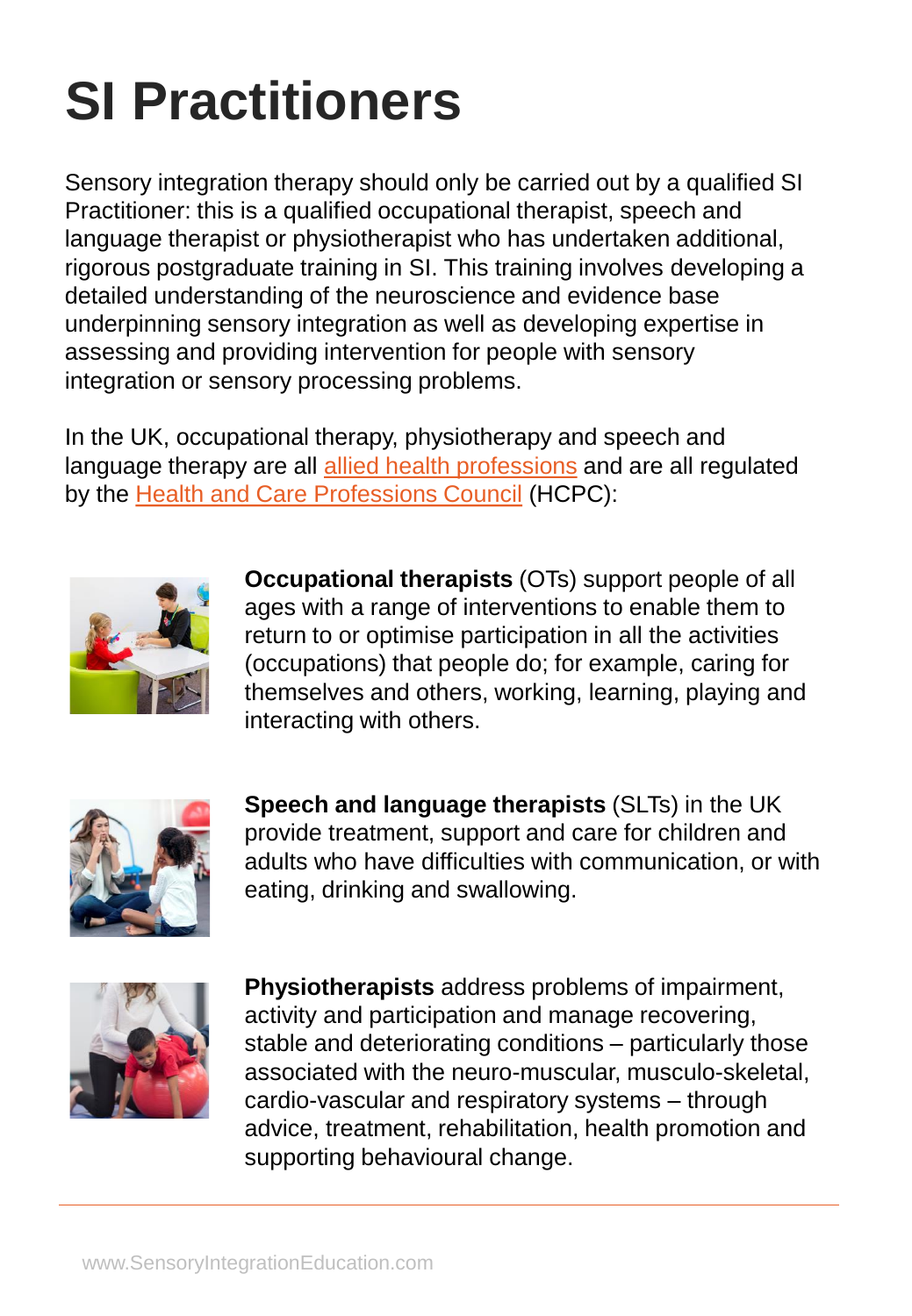# **Sheffield Hallam<br>University**

#### sensory integration education

As Allied Health Practitioners, **all SI Practitioners should [be registered with Health](https://www.hcpc-uk.org/) and Care Professions Council** and independent therapists should have professional indemnity insurance.



## **SI Qualifications**

Therapists trained under Sensory Integration Education, have successfully completed rigorous postgraduate qualifications accredited by Sheffield Hallam University - one of the largest allied health professions education providers in the UK. To qualify as an SI Practitioner, a practising OT, SLT or physiotherapist will have completed a [Postgraduate Certificate in Sensory Integration](https://www.sensoryintegrationeducation.com/pages/si-practitioner-training) and completed a set number of clinical practice hours under the supervision of an Advanced SI Practitioner. An Advanced Practitioner will hold a [Postgraduate Diploma in Sensory Integration](https://www.sensoryintegrationeducation.com/courses/pgdip-sie) or possibly an [MSc in Sensory Integration](https://www.sensoryintegrationeducation.com/courses/msc-sie).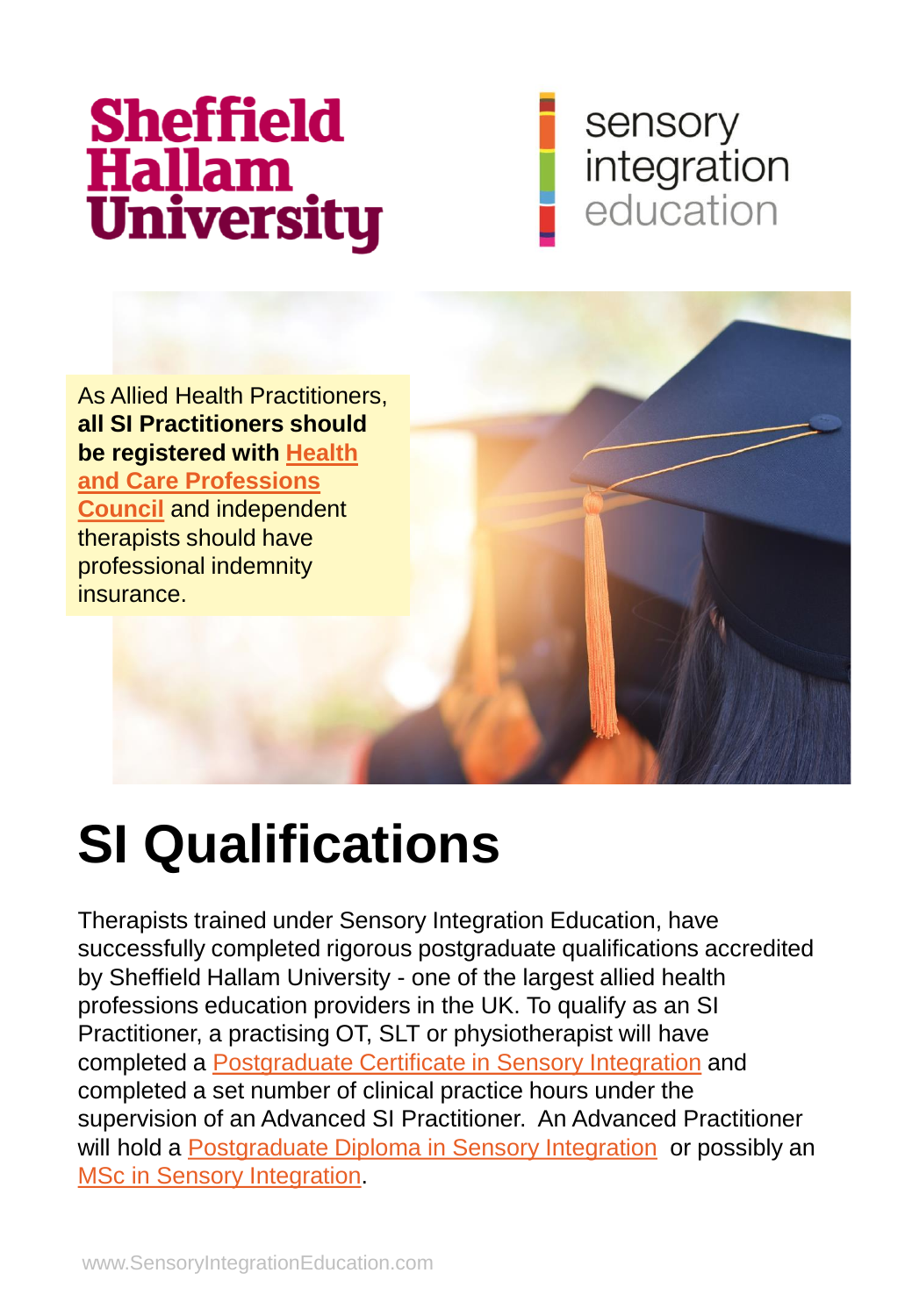# **Accessing an SI Practitioner**

Please note that access to therapists with sensory integration training via NHS routes varies greatly and can be extremely limited. For example, NHS provision may be limited to specific services or may be only available to individuals who have specific diagnoses (eg, autism) or who attend certain schools.

With this caveat in mind, it is still worth checking NHS provision in your area.

**Referral from GP**: This is the first route to try. Speak with your GP about your concerns and ask if a referral to a relevant Allied Health Professional is appropriate. If your concerns are about sensory integration or sensory processing difficulties, at this stage ask if you or your child be referred to a therapist with SI training.

**Referral From Health or Social Services Professionals:** If you or your child regularly see a social worker, health visitor, district nurse or other healthcare professional, you can ask them if they can refer you to an NHS-based or voluntary sector therapist.

**Referral from School or Nursery:** If your child attends nursery or school, you can explore if they are able to refer your child for an assessment with a sensory integration trained therapist. The provision varies greatly across the country, but some schools have access to an OT and/or SLT.

**Self-Referral:** In some areas of the country, you can also self-refer to a physiotherapist, OT or SLT service. The reception staff of your GP or local NHS hospital should be able to advise you on how to do this and whom to contact.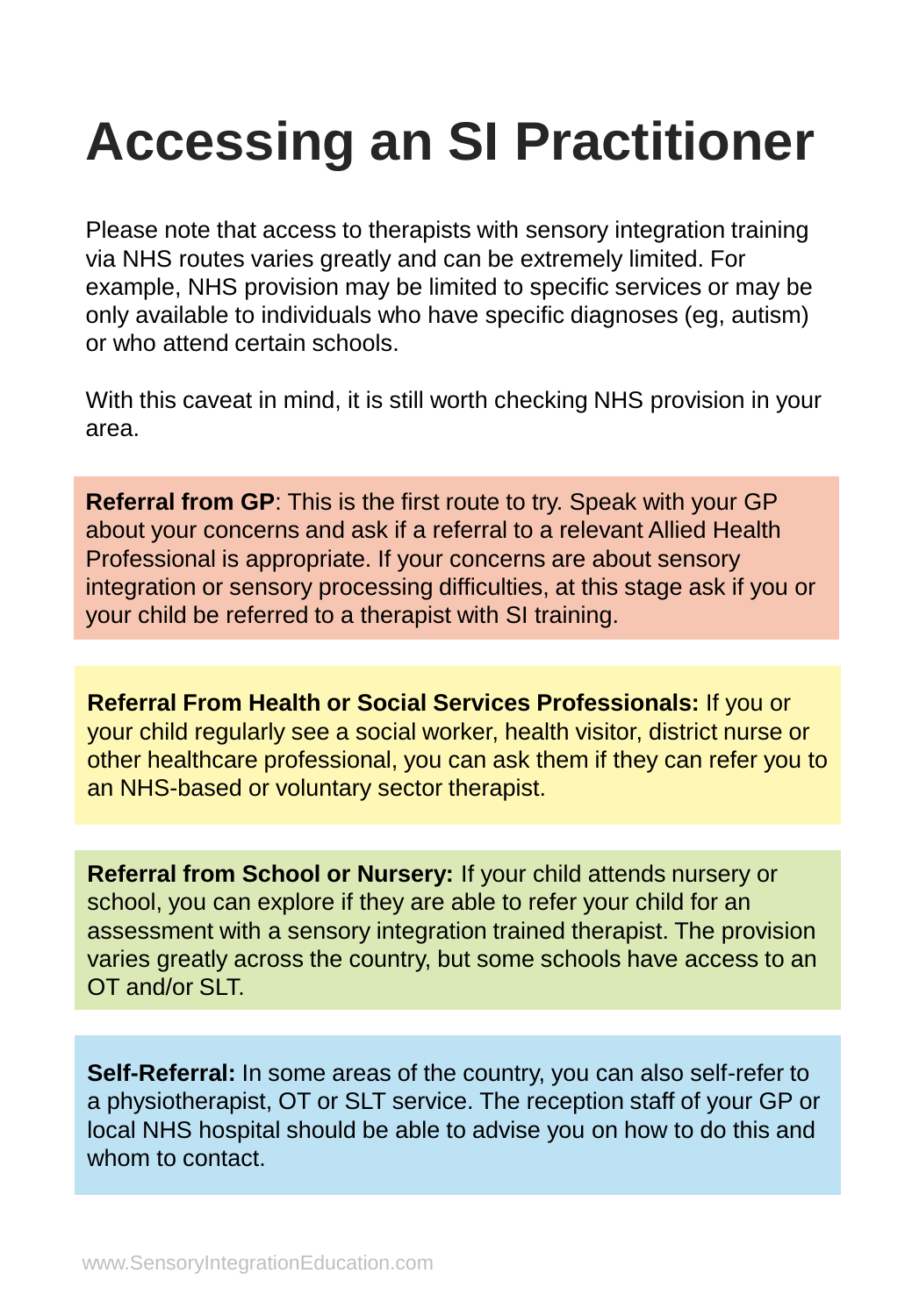**Independent Therapists**: The waiting list to see an independent (or private) sensory integration trained OT, SLT or physiotherapist is likely to be much shorter than an NHS based service but you will of course be charged for this service. If contacting independent therapists, try to contact more than one therapist and compare the information given. You could also have a free initial telephone conversation to gauge if you can get on with them.

You can search the [SIE SI Practitioners Register](https://www.sensoryintegrationeducation.com/pages/asip-register) for therapists with the SIE university-accredited qualifications in SI. Or you can search for independent therapists via:



...and then look for SI trained practitioners.

# **What Happens Next?**

This varies across the UK because services are organised in different ways. In some places, demand for services is very high. For NHS therapists or those working in the voluntary sector, there may be a long waiting list: you can ask how long you may be expected to wait for an initial appointment.

If you are in contact with an independent therapist, you can arrange your initial consultation with them as soon as you both have availability.

SI Practitioners will conduct an initial consultation to assess the underlying causes to your or your child's sensory integration or sensory processing difficulties. They will discuss these findings with you and explain any changes you can make at home, school or work and, if appropriate, set an individualised plan of therapy.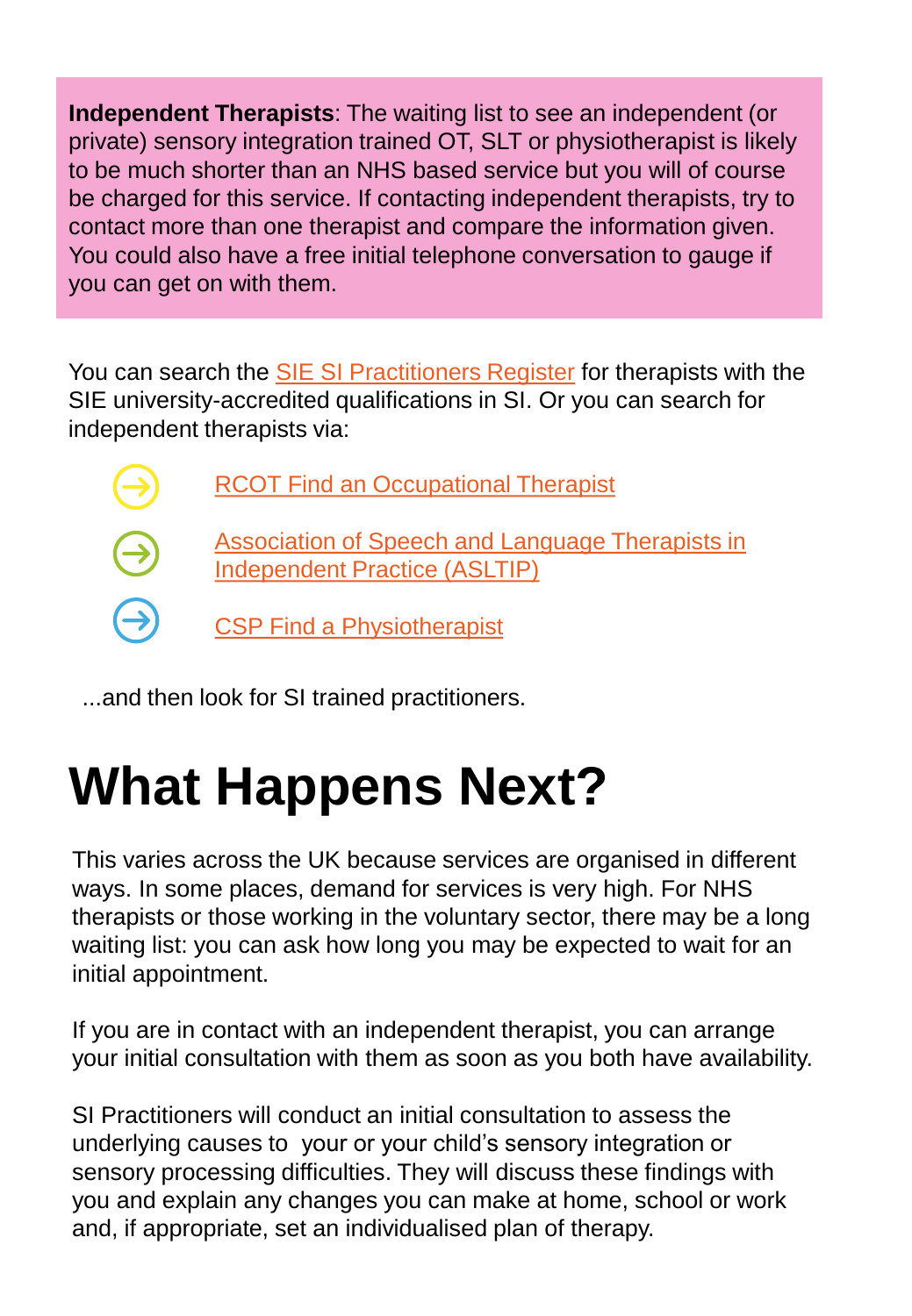### **Initial Questions to Ask Your Therapist**



Are you registered with the Health and Care Professions Council (HCPC)? You can check their registration on the [HCPC website.](https://www.hcpc-uk.org/check-the-register/) For private practitioners, you can ask them to confirm that they have professional indemnity insurance.



Please can you explain your training in managing sensory integration difficulties?



What is your experience of working with these kinds of issues? (Therapists may specialise in addressing specific problems or working with particular age-groups.)



For independent therapists: Please tell me your fees including any additional costs, for example, providing a report to school/workplace/my GP.



Tell me about our initial consultation. Will there be a charge for this? Will it be in person or via telephone or video call? What exactly will happen during the initial consultation? Where will the sessions take place?



Will you liaise with any other professionals involved in my or my child's care? (If under an independent practitioner, ask if there will be a charge for this.)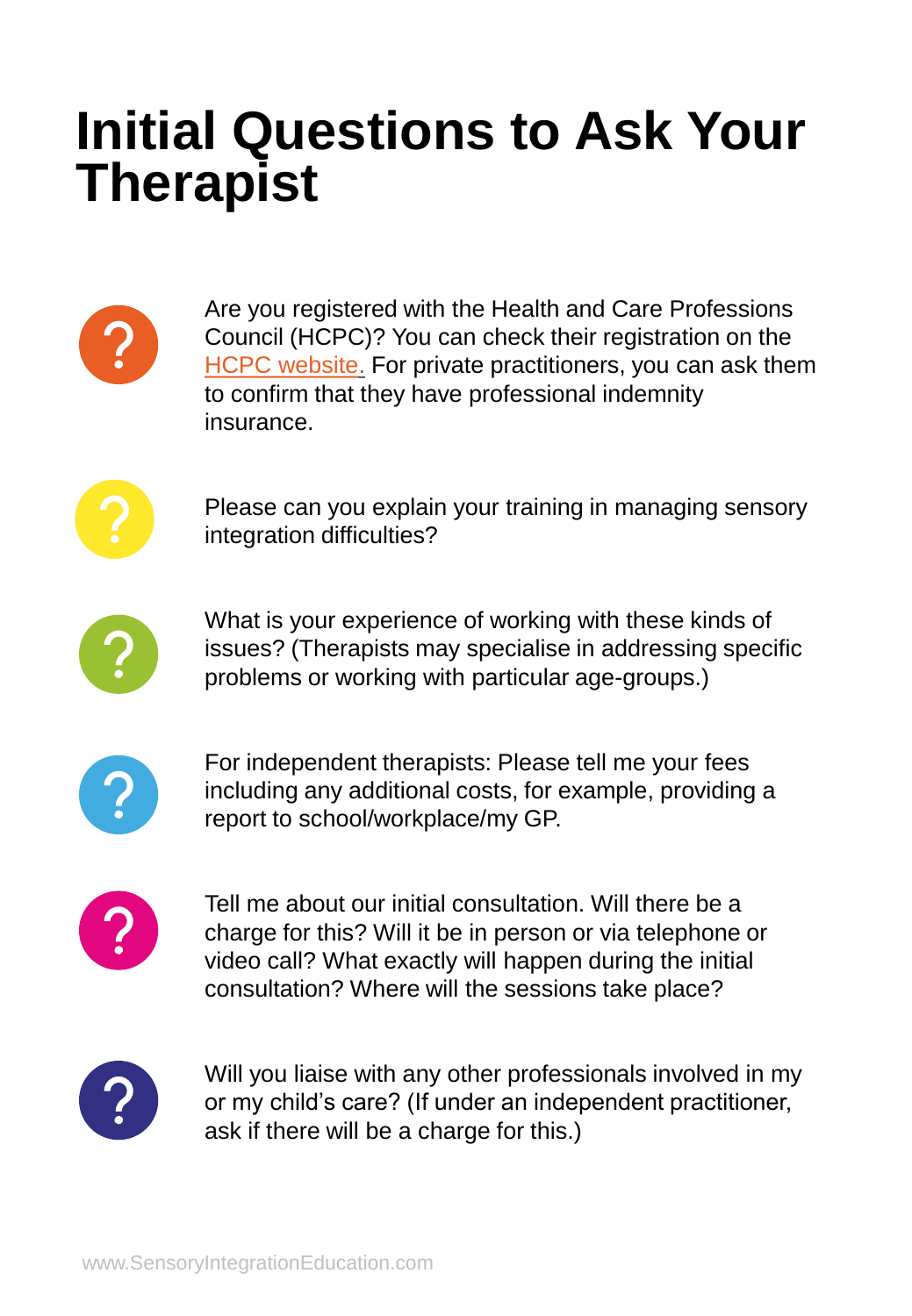## **What Should You Expect From an Initial Consultation?**



The initial consultation will greatly vary depending on the difficulties that you want addressing; the setting of the consultation (eg, clinic, school or home) and on the primary profession of your SI Practitioner (eg, OT, SLT or physiotherapist).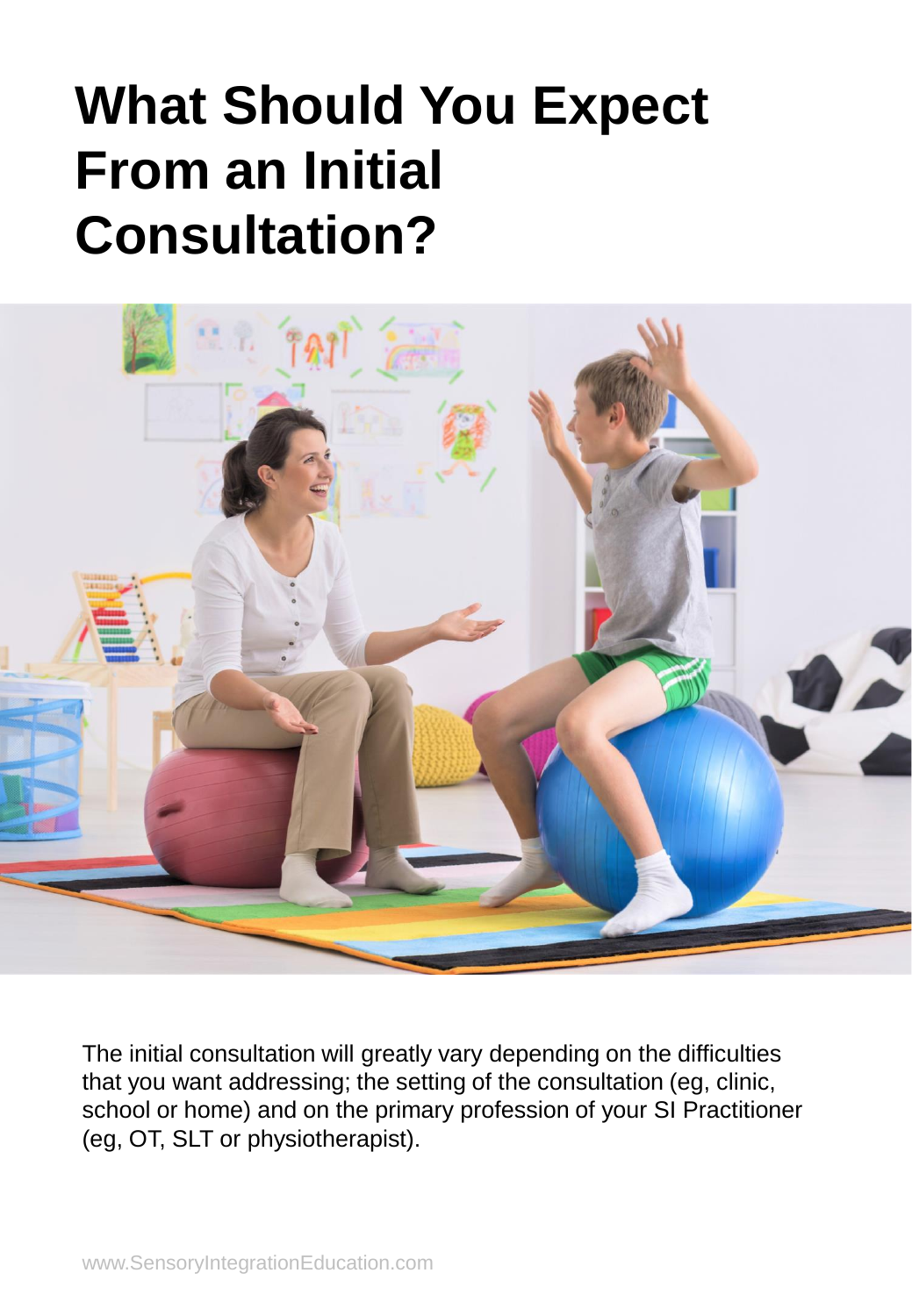

During the initial consultation, you can expect a detailed discussion of your or your child's difficulties, daily activities, medical history and hopes for improvement. Depending on the primary profession of your SI therapist, you or your child may be physically examined and asked to attempt physical tasks as part of the assessment. ASI is a therapeutic intervention delivered through play, and so part of the assessment for children might look like the therapist is just playing with the child but the therapist is actively assessing all the time.

The therapist should also explain how they work, if and how they will liaise with other health, education or social services professionals and what they will ask you or your child to do outside of the sessions.

#### **You should be prepared to discuss:**

- What do you observe as sensory needs or sensory challenges?
- What impact are the SI difficulties having on your or your child's life?
- What activities/environments make the symptoms better or worse?
- Have you had any treatment already for the difficulties? If so, what was the outcome?
- Your or your child's medical history and any medication.
- What are you hoping to achieve from sensory integration therapy?